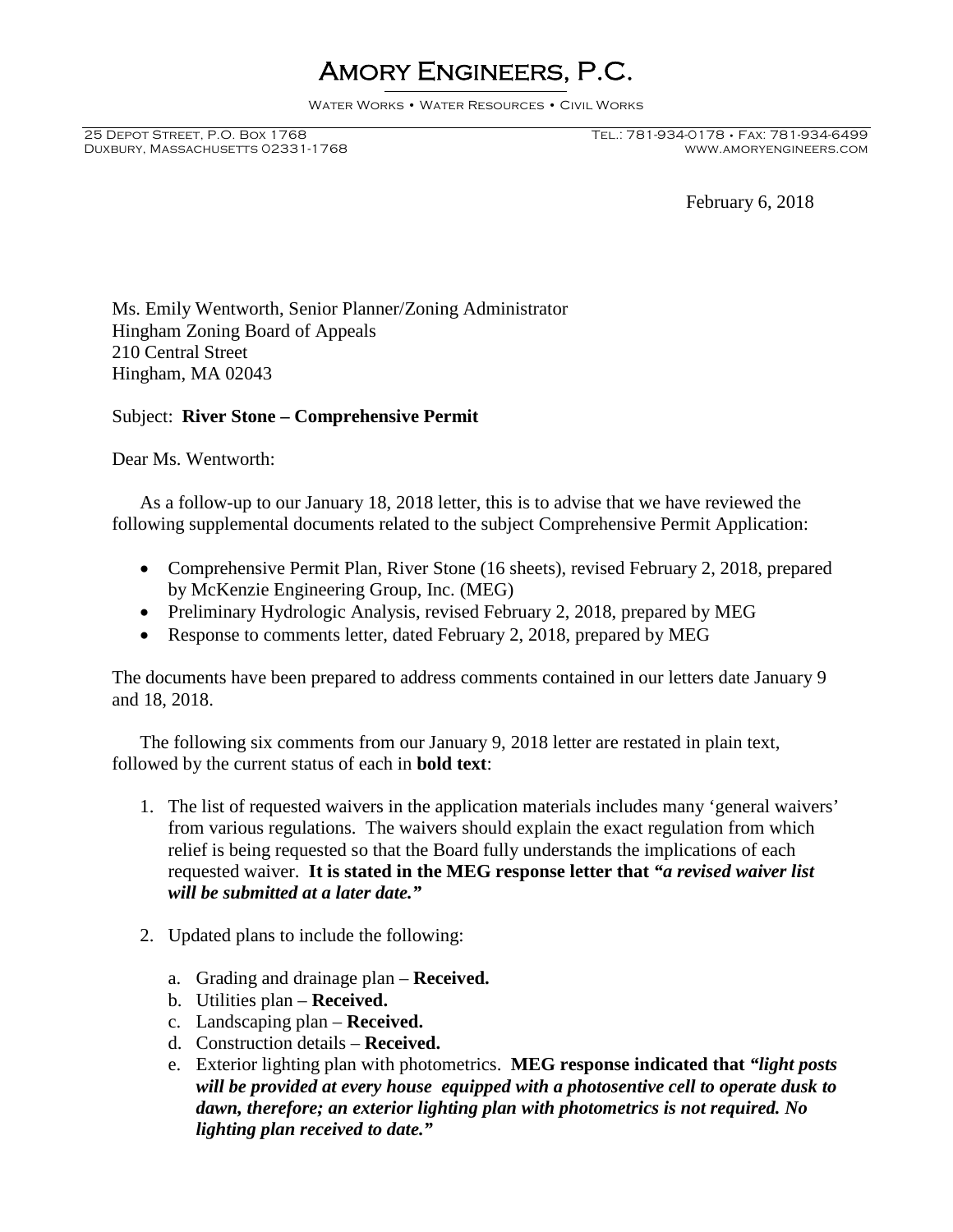- 3. Stormwater management report and drainage calculations. **Received.**
- 4. Soil information including test pits logs. We note that some test pit logs and locations are included in the Preliminary Hydrologic Analysis received today. However, there are none located within the footprint of the detention basin and many of the subsurface infiltration systems shown on the plan set received today. **See technical comments below.**
- 5. Documentation to demonstrate that adequate water supply is available for domestic use and fire protection. We note that two fire hydrants are shown on the plan set received today and suggest the Applicant consult with the Fire Department about the location and number of hydrants. **Not addressed to date.**
- 6. Sizing calculations for the septic soil absorption system to demonstrate that there is sufficient area for the system and required reserve area. **Addressed – sizing calculations, dated January 23, 2018, for the soil absorption system have been submitted and sufficient area is provided.**

### **Technical Comments**

The following comments from our January 18, 2018 letter are restated in plain text, followed by the current status of each in **bold text**:

#### General/Roadway Comments

- 1. There are proposed retaining walls shown on the plan which will be greater than four feet in height. Walls over four feet in height require a building permit and design by a registered structural engineer. Details of retaining wall design should be shown on the plans. A railing or an alternative protective barrier should be included on the top of the walls. A guardrail should be provided along the wall adjacent to Road B. **A modular block retaining wall detail has been added to Sheet C-5. The detail shows either a fence or guardrail on top of the wall and notes that wall design** *"shall be by a professional civil structural engineer registered in the Commonwealth of Massachusetts."*
- 2. We note that the proposed retaining wall between Units 24-26 on the subject site and 64 Ward Street will be up to fifteen feet high and it is shown about five feet from the property line. The wall would retain the earth between the wall and the 64 Ward Street property line. We question whether this wall could be constructed without encroachment onto the 64 Ward Street property. We note that a wall of this height will present visual (on site) and safety (64 Ward Street) concerns. **As noted above, a modular block retaining wall detail has been added to Sheet C-5. However, our concerns related the visual impact, safety and constructability remain.**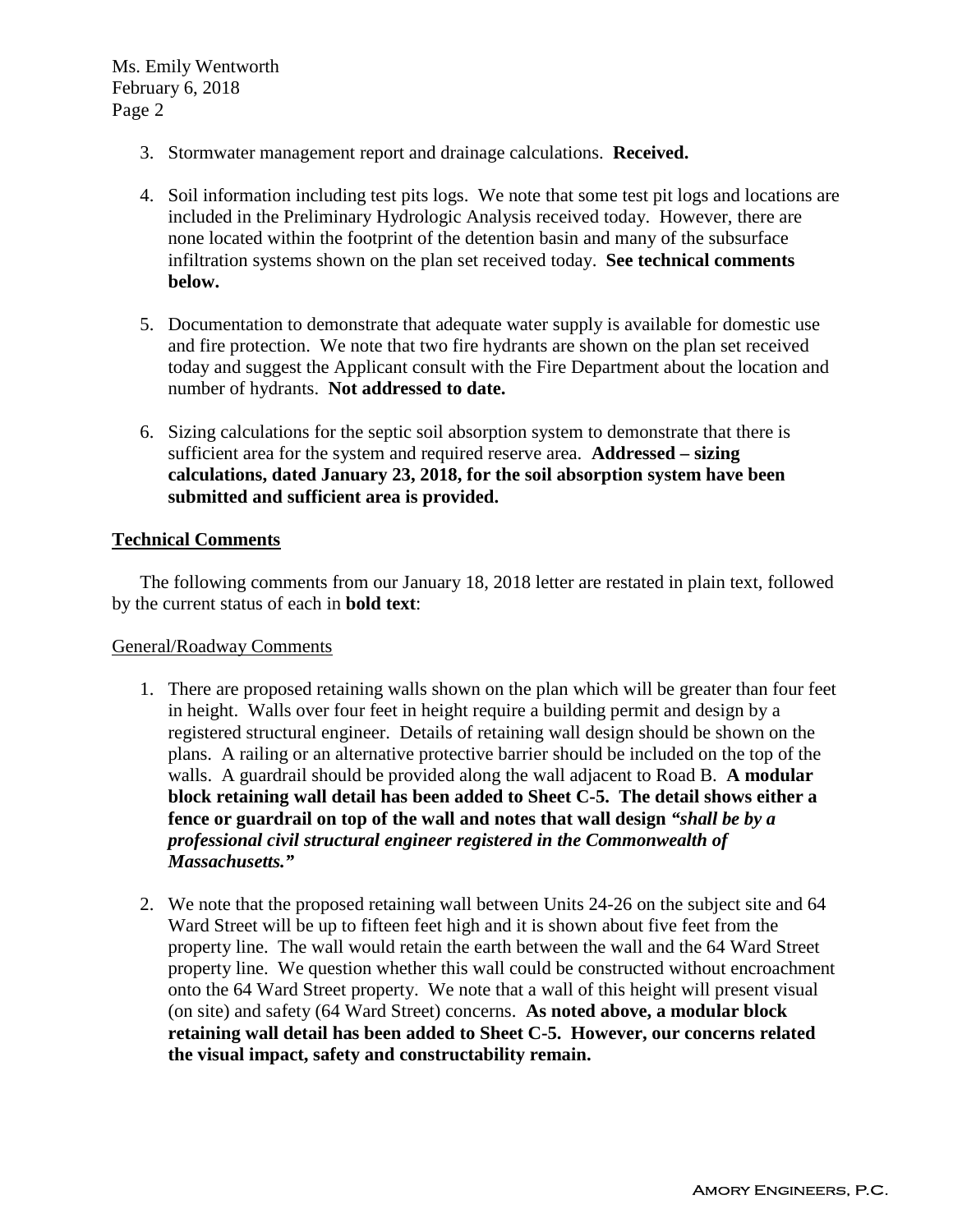- 3. Sidewalks are shown at four feet wide and are adjacent to the Cape Cod berm. To enhance public safety the sidewalks should be five-feet wide and they should be separated from the travel way with something more than a Cape Cod berm. We are in agreement with Mr. Jeffrey S. Dirk,  $P.E.<sup>1</sup>$  that a vertical curb or grass strip of sufficient width should be provided. **A two-foot wide grass strip, as suggested by Mr. Dirk, is now proposed between the back of the Cape Cod berm and the sidewalks. However, sidewalks are still shown to be four feet wide.**
- 4. We also agree with Mr. Dirk that a sidewalk should be provided along Viking Lane between Road B and Ward Street. **Addressed – a sidewalk is shown in this location.**
- **5.** We concur with Mr. Dirk's comment that the roadway widths should be a minimum of 24-feet in accordance with MassDOT standards. **It is stated in the MEG response that they** *"strongly believe that a 20-foot-wide roadway with 1-foot Cape Cod berms on either side can adequately accommodate the subdivision."* **MEG has also included two truck turning plans** *"which illustrate that the Hingham Fire Department (Ladder) truck and a Single Unit (SU) truck can adequately negotiate the site."* **It appears that the turning plan for the Hingham Fire truck shows that some movements require the truck to exit the pavement. However, we defer comment to Mr. Dirk.**
- 6. There are six, presumably visitor<sup>2</sup>, parking spaces shown on the south side of Road B over the septic leaching area. The sidewalk passes through these spaces which would require a pedestrian to step into Road B if a vehicle is parked in any of those spaces. **Addressed – parking spaces have been adjusted and labeled accordingly.**
- 7. Roadway profiles are shown on Sheet C-3. However, the profiles show only the existing and proposed centerline grade of the roads. The profiles should show sewer, drain and water utilities (including sewer and drain structure rim and invert elevations). This information is required to verify that the proposed utilities may be installed without conflict. **Addressed – utilities and sewer and drain rim/invert elevations are shown on the roadway profiles.**
- 8. We note that the Applicant has request waivers from ZBL Section IV-A to reduce the required front, side and rear setbacks to fifteen feet. However, at the rear of each unit is what is labeled as a proposed 'deck or patio.' If these will be decks (structures) then the setback would be as little as eight feet on Units 2-4, 6-9 and 18-21. **As noted above, the MEG response letter indicates that** *"a revised waiver list will be submitted at a later date."*
- 9. We note that the Applicant has requested a blanket waiver from ZBL Section IV-E.1.m, which requires roadways in multi-family developments to comply with the Planning Board Rules and Regulations Adopted Under the Subdivision Control Law (R&R). The

<sup>&</sup>lt;sup>1</sup> See Vanasse & Associates, Inc. January 4, 2018 letter to Ms. Emily Wentworth.

<sup>2</sup> These spaces are not labeled with a 'V' as the other visitor spaces are.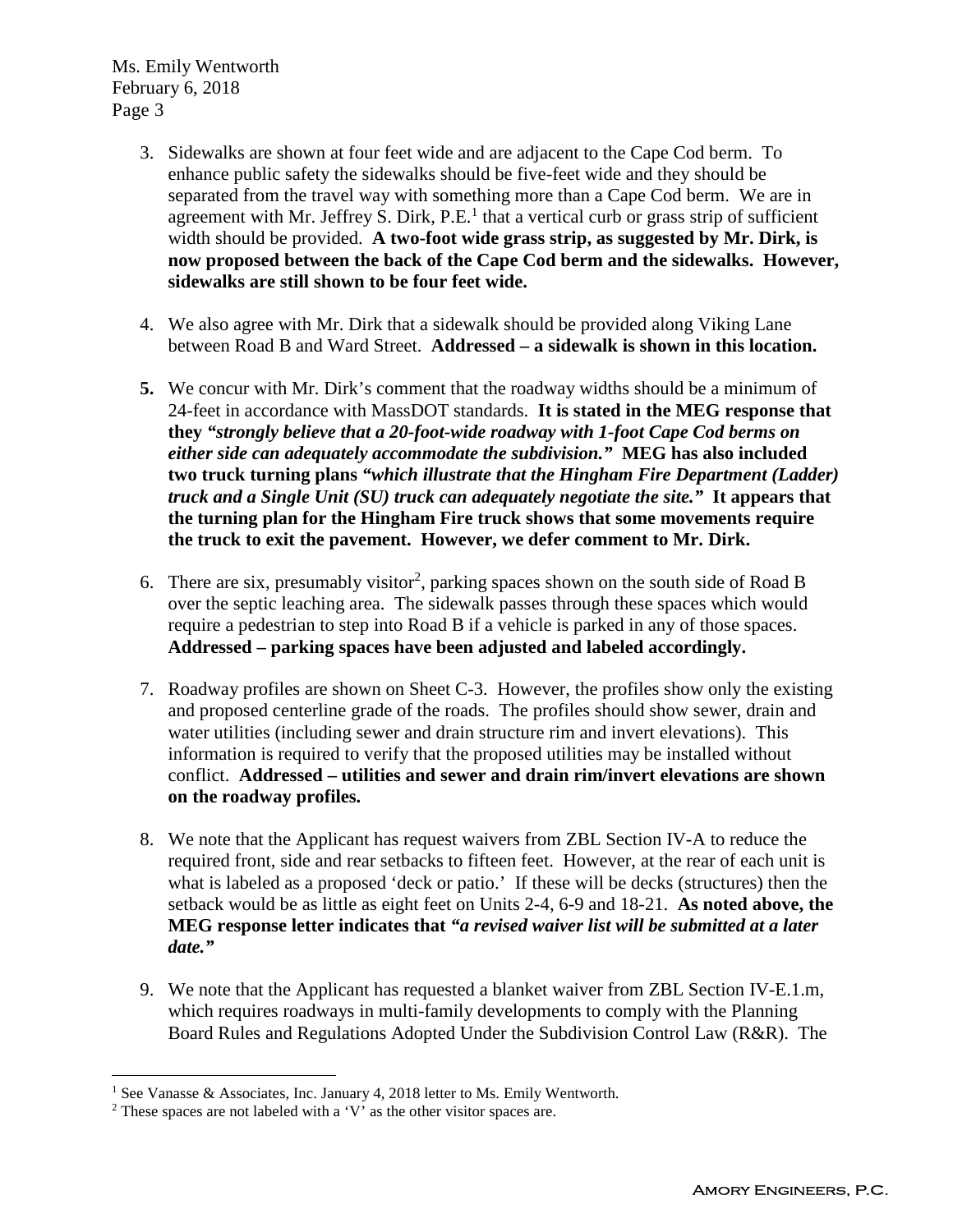> Applicant has also requested a blanket waiver from the R&R. As noted above, waiver requests should identify each particular regulation for which the development will not comply. We believe that it is extremely important to identify where the project will not comply with Section 4 – Design Standards and Section 5 – Specifications for Construction of Required Improvements of the R&R. This is required to determine if the design complies with generally accepted public safety requirements and good engineering practice. **As noted above, the MEG response letter indicates that** *"a revised waiver list will be submitted at a later date."*

# Drainage and Utilities

- 1. Drainage pipe sizing calculations should be provided along with rim and invert elevations for manholes and catch basins. **Addressed – pipe sizing calculations have been provided.**
- 2. Figures 1-4 are missing from the Preliminary Hydrologic Analysis. **Addressed – Figures 1-4 are included in the revised Preliminary Hydrologic Analysis.**
- 3. Some test pit data has been provided. However, the information indicates varying seasonal high groundwater levels throughout the site. Because of the varying groundwater levels, additional test holes are required at each of the proposed infiltration systems to verify that adequate separation from groundwater will be provided and that soils are suitable for infiltration. Test holes should be witnessed by an agent of the Town. **It is stated in the MEG response that** *"we believe there is sufficient soil data to support the design as proposed. Test pits have been excavated in close proximity to the subsurface infiltration systems and the highest observed groundwater elevation at those locations were used to establish the 4-foot separation to groundwater. Additional location specific soil testing will be performed in conjunction with the development of final construction plans."* **We believe that testing at this point would be a safer course of action for the developer. However, the additional soil testing could be incorporated into a condition should the Board approve the project.**
- 4. Comparing proposed grading to the HydroCAD model in the Preliminary Hydrologic Analysis, portions of subsurface infiltration systems (SSI's) P5, P6 and P15 will be above ground. SSI's P3, P7, P11 and P16 would have very limited cover and SSI P11 is located under the hammerhead turnaround which will be subject to traffic loading. As noted above, test holes are required at each of the eighteen SSI's to verify seasonal high groundwater elevation. We suspect that many of the SSI's will need to be redesigned based on groundwater and cover constraints. **All systems are now shown to have adequate cover, except perhaps system P11, under the hammerhead turnaround, which may require additional cover depending on Hingham Fire apparatus loading (see Comment 15 below). Redesign of some systems may still be required based on additional soil testing.**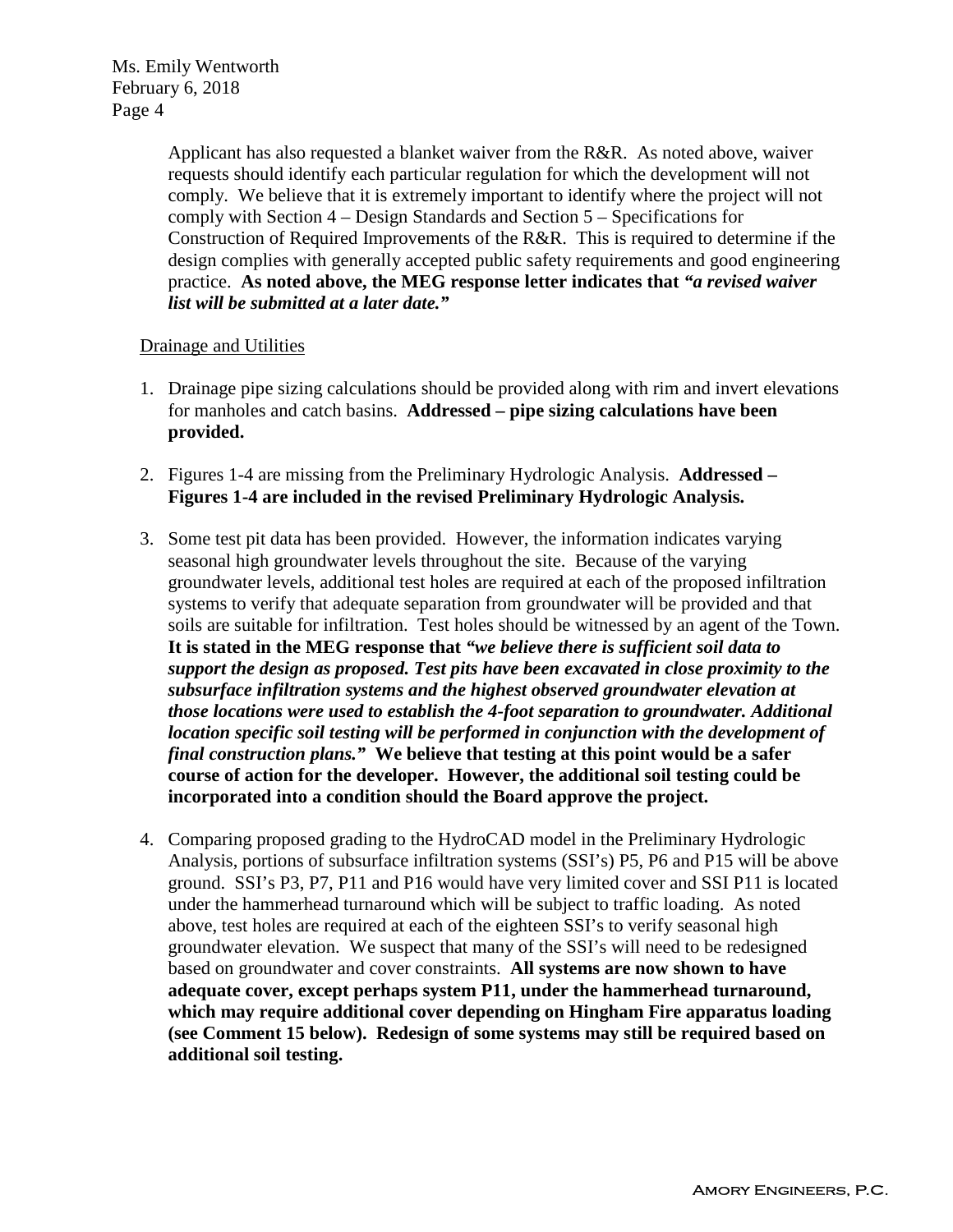- 5. SSI P12 is modeled with 24 Cultec R-330XLHD chambers, yet only 22 chambers are shown on the plan. **Addressed – the number of chambers is consistent between the model and plans.**
- 6. Invert elevations should be shown for the roof drain piping, especially for the piping for Units 1-4, 6-9 and 25-28, to verify that there is adequate pitch to convey the roof runoff through the piping to the SSI's. **Invert elevations have been added to Sheet C-2, however, the invert at Unit 25 appears to be incorrect.**
- 7. The infiltration rates used for depressions D-3 and D-4 should be modeled in inches per hour (in/hr) and not cubic feet per second (cfs). We note that the infiltration rates used for depressions D-1 and D-2 are modeled in in/hr. **Addressed – infiltration rates are modeled consistently in inches per hour.**
- 8. All four of the depressions are modeled with a 24-foot long by 3-foot breadth broadcrested weir. These should be modeled with weirs that reflect the actual geometry of the depressions. **The model has been revised to eliminate the broad-crested weirs.**
- 9. The storage in depression D-2 does not appear to be correct as there is an El. 57 contour shown on the plan and the storage in the model starts at El. 58. **Addressed – the storage has been corrected.**
- 10. The outlets for depression D-4 are modeled at the wrong elevations. **Addressed – elevations have been corrected.**
- 11. A detail should be provided for the existing (or proposed) outlet control structure for the detention basin so that we may verify that it is modeled correctly. **A detail has been provided for the proposed outlet control structure. However, the structure is not modeled correctly in the HydroCAD model. Either the model or the detail needs to be revised to correctly model the outlet.**
- 12. The Detention Basin Section on Sheet C-6 shows a sediment forebay. However, there is no sediment forebay defined on the grading plan, Sheet C-2. **Addressed – sediment forebays are now shown on the grading plan, Sheet C-2.**
- 13. To more clearly show that a foot of freeboard will be provided in the detention basin during a 100-year storm event, the El. 62 contour should wrap around the north and east sides of the basin. **Addressed – the grading has been revised accordingly.**
- 14. All flared end sections and headwalls should be equipped with trash racks. **Addressed – a note has been added to Sheet C-6 specifying trash racks.**
- 15. Components of the proposed septic system, including tanks and the soil absorption system are shown under proposed roadways. Information should be provided to document that the components are designed for loading as required by the Fire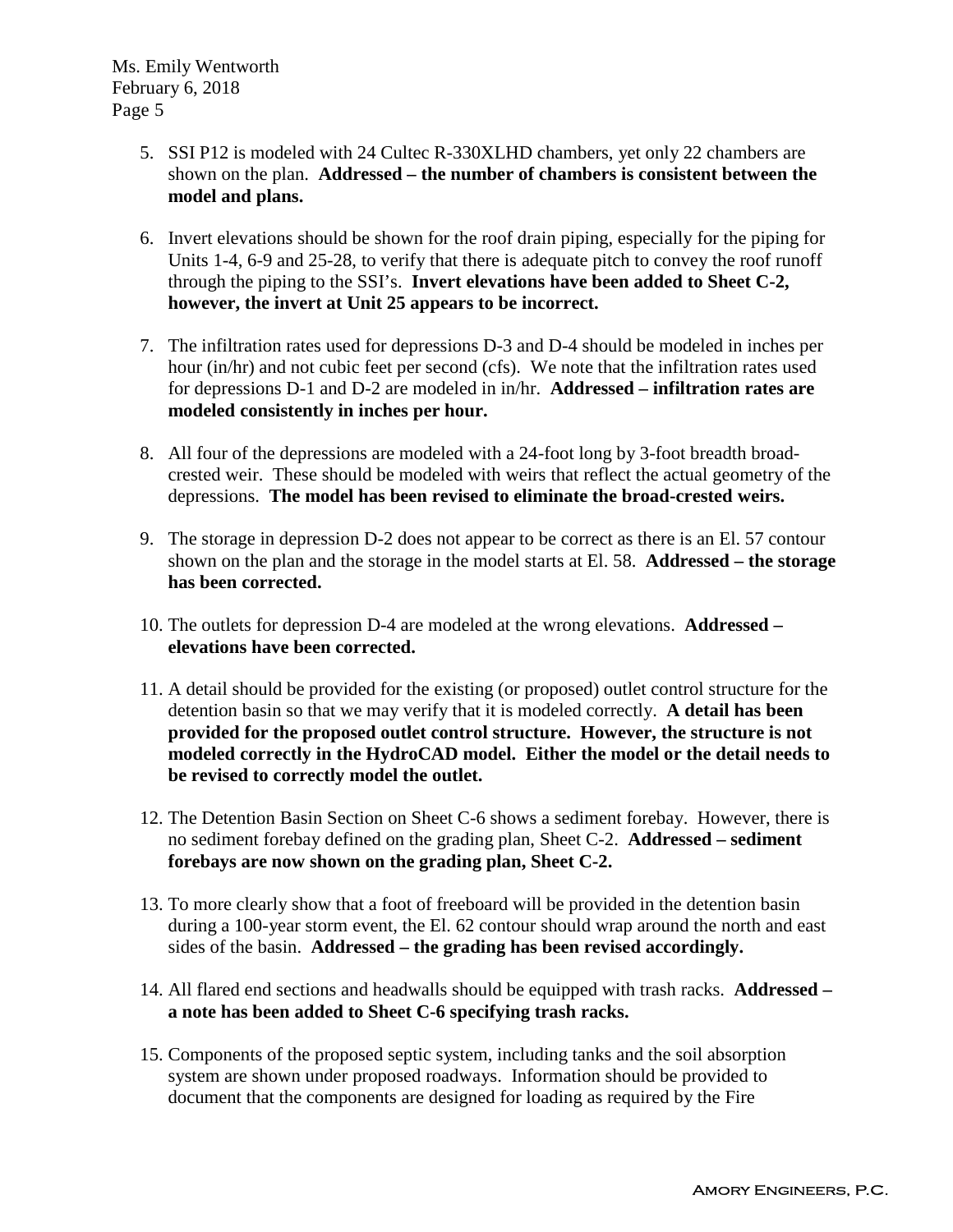> Department apparatus. **It is stated in the MEG response that the piping in the soil absorption system is designed for H-20 loading. However, we understand that the Hingham Fire Department's heaviest apparatus weighs 82,000 pounds. MEG should verify that all septic components under roadways are designed for this loading.**

- 16. Full septic system design information will be required to verify compliance with Title 5 (310 CMR 15) and to determine where the project will not comply with the Hingham Board of Health Supplementary Rules and Regulations for the Disposal of Sanitary Sewage. **It is stated in the MEG response that** *"full septic system design plans will be submitted in conjunction with the development of final construction plans."* **Again, without the full design we cannot determine where the project will not comply with state and local regulations.**
- 17. Erosion controls are detailed on Sheet C-10. The locations of erosion control barriers and the construction entrance should also be shown in plan. **Addressed – erosion control locations are shown on Sheet C-2.**
- 18. The Hydrant Detail on Sheet C-9 specifies C-900 PVC pipe. Ductile iron pipe should be specified as noted elsewhere on the plans. **Addressed – ductile iron pipe is specified.**
- 19. All water supply references to the Hingham Water Department or DPW should be changed to the Aquarion Water Company. **Addressed – all references have been changed to Aquarion.**

The comments below are based on review of the latest information received and are in addition to comments identified in our earlier letters.

- 1. The revised roadway profiles and grading show that the low point in the vicinity of the Viking Lane/Autumn Circle interface will now be on the Autumn Circle properties at Sta. 7+13.81, which is 94 feet beyond and about 1.5 feet below the rims of the last set of catch basins on Viking Lane. The previous editions of the plans showed the low point on the proponent's property at the catch basins, which is where it should be to protect the Autumn Circle properties from adverse stormwater impacts.
- 2. As noted under Drainage & Utilities comment 11 above, the proposed outlet control structure is not modeled correctly in the post development HydroCAD calculations. The 100-year flood elevation of the basin should also be clarified because it is shown to be El. 60.76 in the HydroCAD calculations and listed as El. 61.43 on Sheet C-3.
- 3. The post development HydroCAD results show that volume of stormwater runoff will be increased to the wetland area at the east side of the development. The calculations show that the rate of runoff will be decreased and the level of flooding in the wetland will not be increased. However, we question the modeling of the outlet from the wetland as a